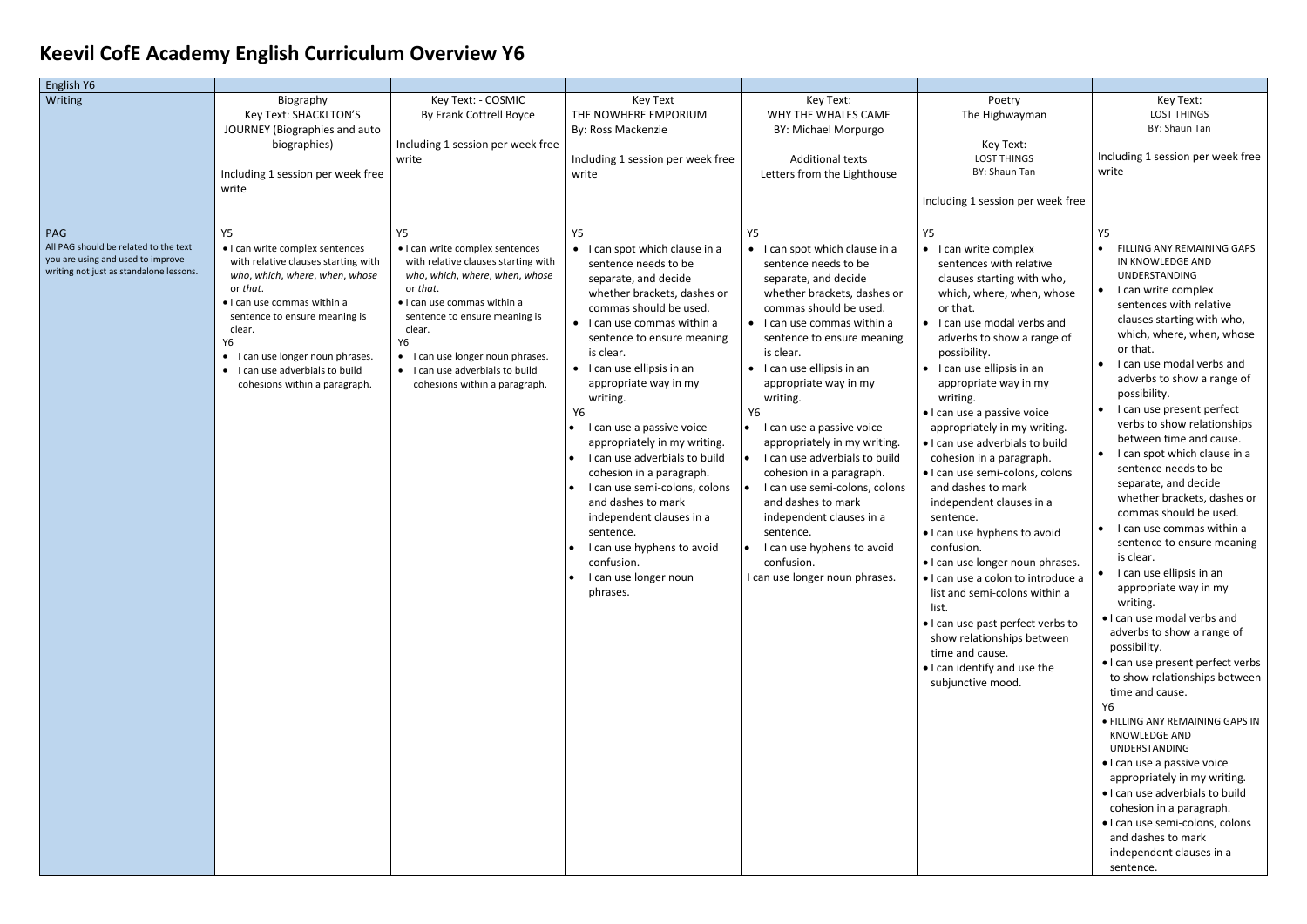|                                          |                                                                                                                                |                                                                                                                                                                      |                                                                                   |                                                                          | • I can use hyphens to avoid<br>confusion.<br>• I can use longer noun phrases.<br>• I can use a colon to introduce<br>a list and semi-colons within a<br>list.<br>• I can use past perfect verbs to<br>show relationships between<br>time and cause.<br>• I can identify and use the<br>subjunctive mood. |
|------------------------------------------|--------------------------------------------------------------------------------------------------------------------------------|----------------------------------------------------------------------------------------------------------------------------------------------------------------------|-----------------------------------------------------------------------------------|--------------------------------------------------------------------------|-----------------------------------------------------------------------------------------------------------------------------------------------------------------------------------------------------------------------------------------------------------------------------------------------------------|
| Additional subjects + writing<br>options | Science Earth and Space<br>Non Chronological Report writing, Explanation text                                                  | Science - Living things and their habitats<br>Inc. classification, life processes, reproduction and adaptation<br>Non Chronological Report writing, Explanation text |                                                                                   | Science - Light<br>Report writing, Explanation text,<br>Information text | Science-Evolution<br>Report writing, Explanation text,<br>Information text                                                                                                                                                                                                                                |
|                                          | <b>Understanding Christianity:</b><br><b>Understanding Christianity:</b><br>CREATION 2b.2 - Creation and<br><b>INCARNATION</b> | Discovery RE: ISLAM<br>Y6 Autumn $1 -$ What is the best                                                                                                              | <b>Understanding Christianity:</b><br>SALVATION                                   |                                                                          | <b>Understanding Christianity:</b><br>CREATION 2b.2 - Creation and                                                                                                                                                                                                                                        |
|                                          | Science: conflicting or<br>2b.4 - Was Jesus the Messiah?                                                                       | way for a Muslim to show<br>commitment to God?                                                                                                                       | 2b.6 - What did Jesus do to save                                                  |                                                                          | Science: conflicting or                                                                                                                                                                                                                                                                                   |
| Reading                                  | complementary?<br>Vocabulary/Word meaning                                                                                      |                                                                                                                                                                      | human beings<br>Vocabulary/Word meaning                                           |                                                                          | complementary?<br>Vocabulary/Word meaning                                                                                                                                                                                                                                                                 |
|                                          | Prior knowledge                                                                                                                |                                                                                                                                                                      | Prior knowledge                                                                   |                                                                          | Prior knowledge                                                                                                                                                                                                                                                                                           |
|                                          | Associated with the reading                                                                                                    |                                                                                                                                                                      | Associated with the reading                                                       |                                                                          | Associated with the reading                                                                                                                                                                                                                                                                               |
|                                          | Summarise the story so far                                                                                                     |                                                                                                                                                                      | Summarise the story so far                                                        |                                                                          | Summarise the story so far                                                                                                                                                                                                                                                                                |
|                                          | Teacher reads                                                                                                                  |                                                                                                                                                                      | Teacher reads                                                                     |                                                                          | Teacher reads                                                                                                                                                                                                                                                                                             |
|                                          | Children to infer and predict.                                                                                                 |                                                                                                                                                                      | Children to infer and predict.                                                    |                                                                          | Children to infer and predict.                                                                                                                                                                                                                                                                            |
|                                          | Think out loud and involve the children through questioning and                                                                |                                                                                                                                                                      | Think out loud and involve the children through questioning and                   |                                                                          | Think out loud and involve the children through questioning and                                                                                                                                                                                                                                           |
|                                          | thinking/feeling/                                                                                                              |                                                                                                                                                                      | thinking/feeling/                                                                 |                                                                          | thinking/feeling/                                                                                                                                                                                                                                                                                         |
|                                          | Happening prompts.                                                                                                             |                                                                                                                                                                      | Happening prompts.                                                                |                                                                          | Happening prompts.                                                                                                                                                                                                                                                                                        |
|                                          | Read the text in small groups/ pairs using think out loud strategy as<br>they do.                                              |                                                                                                                                                                      | Read the text in small groups/ pairs using think out loud strategy as<br>they do. |                                                                          | Read the text in small groups/ pairs using think out loud strategy as<br>they do.                                                                                                                                                                                                                         |
|                                          | (focus on fluency, expression and intonation                                                                                   | (focus on fluency, expression and intonation                                                                                                                         |                                                                                   | (focus on fluency, expression and intonation                             |                                                                                                                                                                                                                                                                                                           |
|                                          | Model the taught reading skill eg:                                                                                             |                                                                                                                                                                      | Model the taught reading skill eg:                                                |                                                                          | Model the taught reading skill eg:                                                                                                                                                                                                                                                                        |
|                                          | Skimming/scanning, text-marking or short answer question type.                                                                 |                                                                                                                                                                      | Skimming/scanning, text-marking or short answer question type.                    |                                                                          | Skimming/scanning, text-marking or short answer question type.                                                                                                                                                                                                                                            |
|                                          | Questions to read and answer (short answer formats)                                                                            |                                                                                                                                                                      | Questions to read and answer (short answer formats)                               |                                                                          | Questions to read and answer (short answer formats)                                                                                                                                                                                                                                                       |
|                                          | Multiple choice                                                                                                                |                                                                                                                                                                      | Multiple choice                                                                   |                                                                          | Multiple choice                                                                                                                                                                                                                                                                                           |
|                                          | Simple retrieval                                                                                                               |                                                                                                                                                                      | Simple retrieval                                                                  |                                                                          | Simple retrieval                                                                                                                                                                                                                                                                                          |
|                                          | Ordering                                                                                                                       |                                                                                                                                                                      | Ordering                                                                          |                                                                          | Ordering                                                                                                                                                                                                                                                                                                  |
|                                          | True/false                                                                                                                     |                                                                                                                                                                      | True/false                                                                        |                                                                          | True/false                                                                                                                                                                                                                                                                                                |
|                                          | Matching                                                                                                                       |                                                                                                                                                                      | Matching                                                                          |                                                                          | Matching                                                                                                                                                                                                                                                                                                  |
|                                          | Visualisation                                                                                                                  |                                                                                                                                                                      | Visualisation                                                                     |                                                                          | Visualisation                                                                                                                                                                                                                                                                                             |
|                                          | Find and copy a phrase/word                                                                                                    |                                                                                                                                                                      | Find and copy a phrase/word                                                       |                                                                          | Find and copy a phrase/word                                                                                                                                                                                                                                                                               |
|                                          | Interrogate the text - discuss purpose,                                                                                        |                                                                                                                                                                      | Interrogate the text - discuss purpose,                                           |                                                                          | Interrogate the text - discuss purpose,                                                                                                                                                                                                                                                                   |
|                                          | Layout etc                                                                                                                     |                                                                                                                                                                      | Layout etc                                                                        |                                                                          | Layout etc                                                                                                                                                                                                                                                                                                |
|                                          | Annotate with text features                                                                                                    |                                                                                                                                                                      | Annotate with text features<br>Vocabulary discussion - magpie/ glossary?          |                                                                          | Annotate with text features                                                                                                                                                                                                                                                                               |
|                                          | Vocabulary discussion - magpie/ glossary?<br>Children then complete a range of questions based on the text                     |                                                                                                                                                                      | Children then complete a range of questions based on the text                     |                                                                          | Vocabulary discussion - magpie/ glossary?<br>Children then complete a range of questions based on the text                                                                                                                                                                                                |
|                                          |                                                                                                                                |                                                                                                                                                                      |                                                                                   |                                                                          |                                                                                                                                                                                                                                                                                                           |
| Spelling                                 | <b>Y5</b><br>Y5                                                                                                                | Y5                                                                                                                                                                   | <b>Y5</b>                                                                         | Y5                                                                       | <b>Y5</b>                                                                                                                                                                                                                                                                                                 |
|                                          | Unit 1 words with silent<br>Special focus orange words                                                                         | Unit 6 words ending in -ent                                                                                                                                          | • Unit 8 the ee sound spelt ei                                                    |                                                                          | Revision                                                                                                                                                                                                                                                                                                  |
|                                          | letter b<br>Unit 4 words with a silent                                                                                         | Special focus orange words<br>$\bullet$                                                                                                                              | • Special focus homophones                                                        | Unit 10 words ending shus                                                | Assessment                                                                                                                                                                                                                                                                                                |
|                                          | Special focus words that<br>letter t                                                                                           | Unit 7 words ending in -ence                                                                                                                                         | and other words that are                                                          | spelt-cious                                                              | Y6                                                                                                                                                                                                                                                                                                        |
|                                          | contain the letter string<br>Special focus orange words<br>$\bullet$                                                           | Special focus orange words                                                                                                                                           | often confused                                                                    | Special focus orange words                                               | • Revision                                                                                                                                                                                                                                                                                                |
|                                          | ough<br>Unit 5 words ending -ibly, -<br>$\bullet$                                                                              | Revision<br>$\bullet$                                                                                                                                                | $\bullet$ Uit 9 words ending in $-$ ant, -                                        | Unit 11 words ending in shus                                             | assessment                                                                                                                                                                                                                                                                                                |
|                                          | Unit 2 words ending in-ible<br>ably                                                                                            | Y6                                                                                                                                                                   | ance and $-$ ancy                                                                 | spelt-tious                                                              |                                                                                                                                                                                                                                                                                                           |